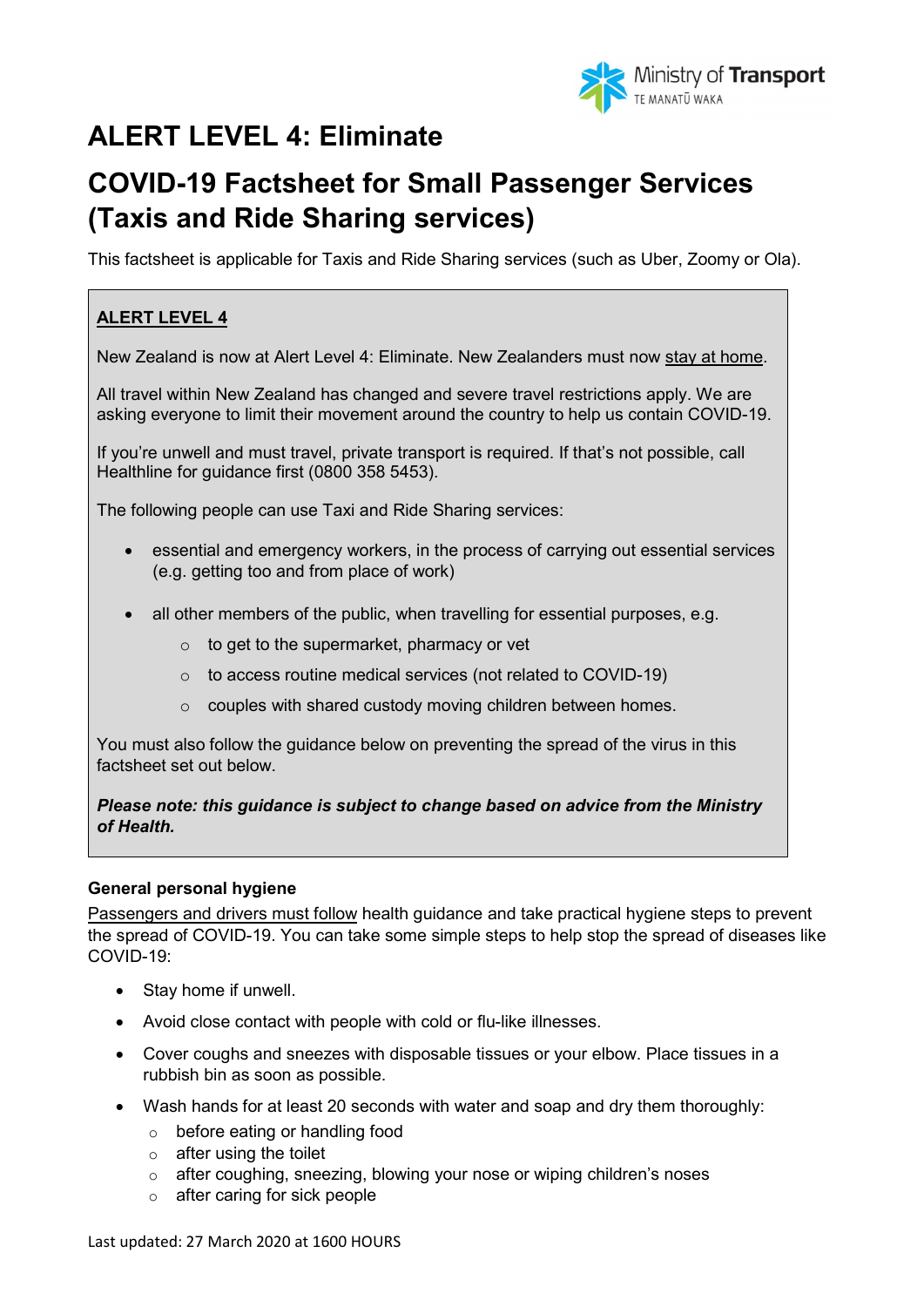

# Guidance for Users of Taxi and Ride Sharing Services

# If you are unwell

If you have any COVID-19 related concerns call Healthline (0800 358 5453) for advice before you undertake any form of travel.

To help limit the spread of any virus, those who are unwell should stay at home. If you're unwell and must travel, private transport is required. If that's not possible, call Healthline for guidance first.

# Everyone else can continue to use Taxis and Ride Sharing services for essential purposes

Essential and emergency workers can continue to use Taxis and Ride Sharing services whilst carrying out essential services (e.g. getting too and from place of work).

All other members of the public can **only** use Taxis and Ride Sharing services for essential purposes. This includes getting to the supermarket, pharmacy or vet, and to access routine medical services (not related to COVID-19) or for facilitating shared custody.

#### Taxi and Ride Sharing specific practices to prevent the spread of the virus

In addition to general hygiene guidance, there are some specific requirements while travelling in a taxi or rideshare. Please also comply with any requests from the driver.

# - Personal hygiene:

Where possible, we advise you use hand sanitiser before and after you have entered or exited a vehicle. When you get home you should also wash your hands for at least 20 seconds with water and soap and dry them thoroughly.

#### - Physical distancing:

Physical distancing between the driver and passengers is important, even in smaller vehicles. Passengers must:

- $\bullet$  Sit in the rear passenger seats only  $-$  you must not sit in the front passenger seat next to the driver.
- Sit as far as possible from the driver. For example, if you are the sole passenger, sit in the rear left-hand side passenger seat, diagonally opposite the driver.

The maximum number of passengers must be limited to the number of passenger seats in the back of the vehicle (in most cars there are typically 3 rear passenger seats).

#### - Who you can travel with:

Apart from the driver, you must only travel in the same vehicle as people from the same isolation group (household unit or 'bubble').

#### - Contact tracing:

Please comply with any requests for providing contact tracing information (if not already provided, for example electronically through an app or booking system).